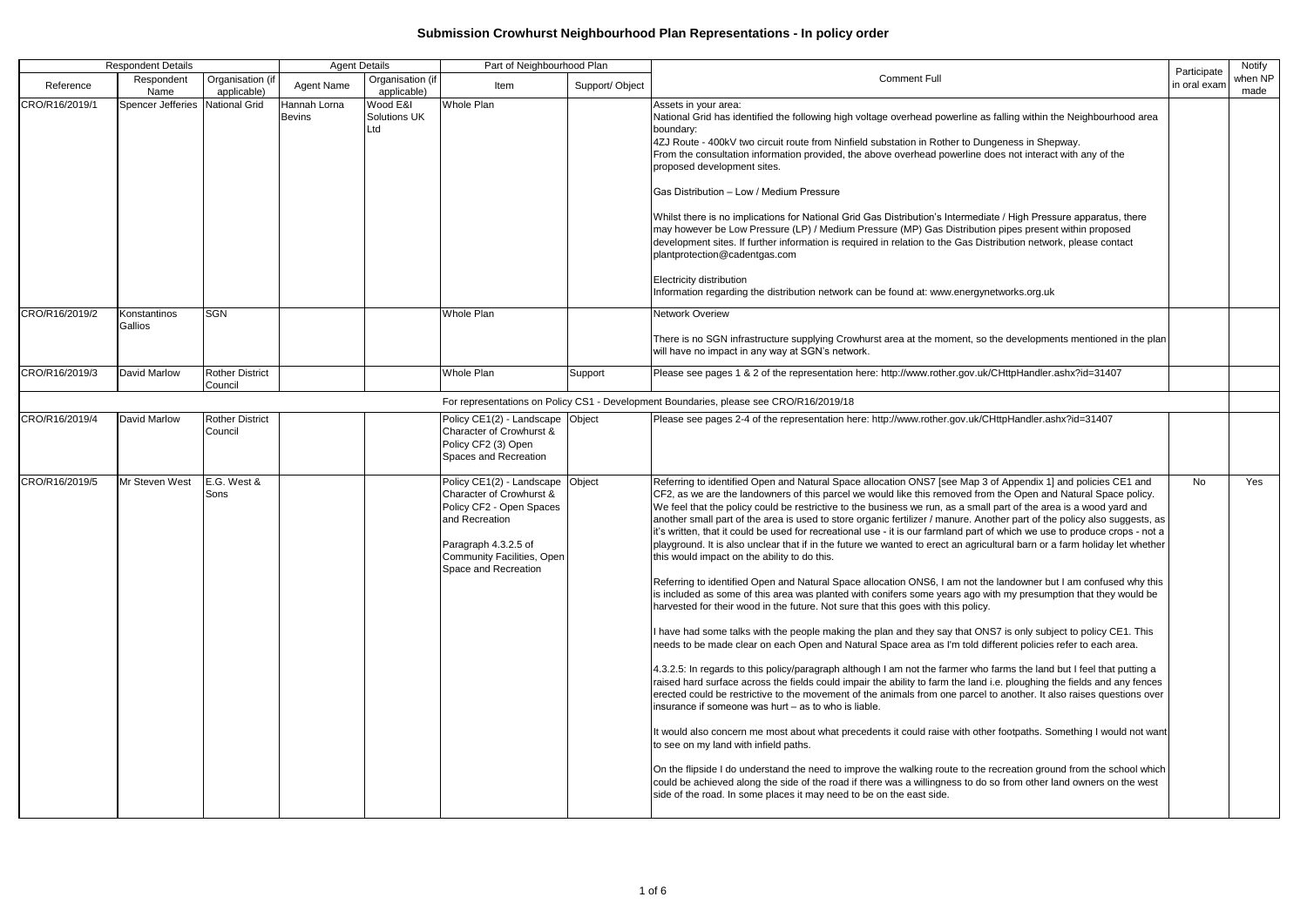| CRO/R16/2019/6  | <b>Claire Tester</b> | <b>High Weald</b><br><b>AONB</b><br>Partnership | Policy CE2 - The High<br>Weald Area of Outstanding<br>Natural<br>Beauty (AONB) | Support | support the wording of this policy which will help ensure that development conserves and enhances the AONB as<br>required by Section 85 of the Countryside and Rights of Way Act and paragraph 172 of the NPPF.                                                                                                                                                                                                                                                                                                                                                                                                       | Yes | Yes |
|-----------------|----------------------|-------------------------------------------------|--------------------------------------------------------------------------------|---------|-----------------------------------------------------------------------------------------------------------------------------------------------------------------------------------------------------------------------------------------------------------------------------------------------------------------------------------------------------------------------------------------------------------------------------------------------------------------------------------------------------------------------------------------------------------------------------------------------------------------------|-----|-----|
| CRO/R16/2019/7  | Amy Croombs          | Natural England                                 | Policy CE2 - The High<br>Weald Area of Outstanding<br>Natural<br>Beauty (AONB) | Support | Natural England supports the inclusion of a policy which aims to conserve and enhance the natural beauty of the<br>High Weald AONB. All developments should have regard for the High Weald AONB Management Plan with<br>reference to the AONB's key characteristics.                                                                                                                                                                                                                                                                                                                                                  |     |     |
| CRO/R16/2019/8  | David Marlow         | <b>Rother District</b><br>Council               | Policy CE2 - The High<br>Weald Area of Outstanding<br>Natural Beauty (AONB)    | Support | The landscape importance of the High Weald AONB within the parish is clearly reflected in NP policy CE2 (also<br>cross-referenced in policies CS1, CE1(1)) and the High Weald AONB boundary is identified on CNP Maps 1, 8 and                                                                                                                                                                                                                                                                                                                                                                                        |     |     |
|                 |                      |                                                 |                                                                                |         | RDC welcomes the recognition of the landscape importance of the High Weald AONB within the CNP planning<br>policies.                                                                                                                                                                                                                                                                                                                                                                                                                                                                                                  |     |     |
| CRO/R16/2019/9  | <b>Chris Flavin</b>  | <b>East Sussex</b><br><b>County Council</b>     | Policy CE3 - Biodiversity                                                      |         | Para 4.2.5.1 (the Policy justification section for Policy CE3 - Biodiversity) refers to NPPF paragraph 118. This should<br>actually be paragraph 170 of the NPPF (the new version of the NPPF dated July 2018).                                                                                                                                                                                                                                                                                                                                                                                                       | No  | Yes |
| CRO/R16/2019/10 | David Marlow         | <b>Rother District</b><br>Council               | Policy CE3 - Biodiversity                                                      | Object  | In relation to policy CE3 Biodiversity the requirements of part 2(i) relating to 'Any new development' and the footnote<br>relating to the completion of the CNDP Environment Planning Application checklist exceed what is possible under<br>NPPF policy and the statutory requirements of the National and Local List of Planning Application Requirements for<br>Rother District Council November 2018.                                                                                                                                                                                                            |     |     |
|                 |                      |                                                 |                                                                                |         | Therefore, it is considered that, as drafted, the requirement would be disproportionate for some development.<br>It is suggested that Policy CE3 2(i) should be prefixed with Where appropriate, to read:                                                                                                                                                                                                                                                                                                                                                                                                             |     |     |
|                 |                      |                                                 |                                                                                |         | Where appropriate, new development is expected to be supported by an initial ecological appraisal in line with<br>Rother DC policy and, if required, by further ecological surveys, having regard to the site context or type of<br>development;"                                                                                                                                                                                                                                                                                                                                                                     |     |     |
|                 |                      |                                                 |                                                                                |         | Similarly the final paragraph of the policy should be similarly prefixed by Where appropriate, completion of the<br>CNDP Environment Planning as this could not be applied to all development.                                                                                                                                                                                                                                                                                                                                                                                                                        |     |     |
| CRO/R16/2019/11 | Mr Steven West       | E.G. West &<br>Sons                             | Policy CE4 - Natural<br>Features                                               | Object  | 4.2.6.1: In regard to this policy/paragraph hedgerows are already protected by the national hedgerow policy and the<br>rules should not be changed.                                                                                                                                                                                                                                                                                                                                                                                                                                                                   |     |     |
| CRO/R16/2019/12 | Sophie Page          | Environment<br>Agency                           | Groundwater and<br><b>Contaminated Land</b><br>(Comments on Policy CE5)        | Support | The geology in this area is predominately the Wadhurst Clay which is designated as Unproductive, and the Ashdown<br>Beds which are a Secondary A aquifer. There is an area which is designated as a source protection zone 3 to the<br>west of the village and therefore groundwater is particularly sensitive in this area and should be protected from<br>contamination.<br>We support Policy CE5 which says SuDS will be used where appropriate and that the design shall include measures<br>to prevent pollution. We would direct developers to the Ciria SuDS manual C753, which has industry best practice. It |     |     |
|                 |                      |                                                 |                                                                                |         | provides information and guidance on risk assessment and the likely level of treatment: http://www.susdrain.org/                                                                                                                                                                                                                                                                                                                                                                                                                                                                                                      |     |     |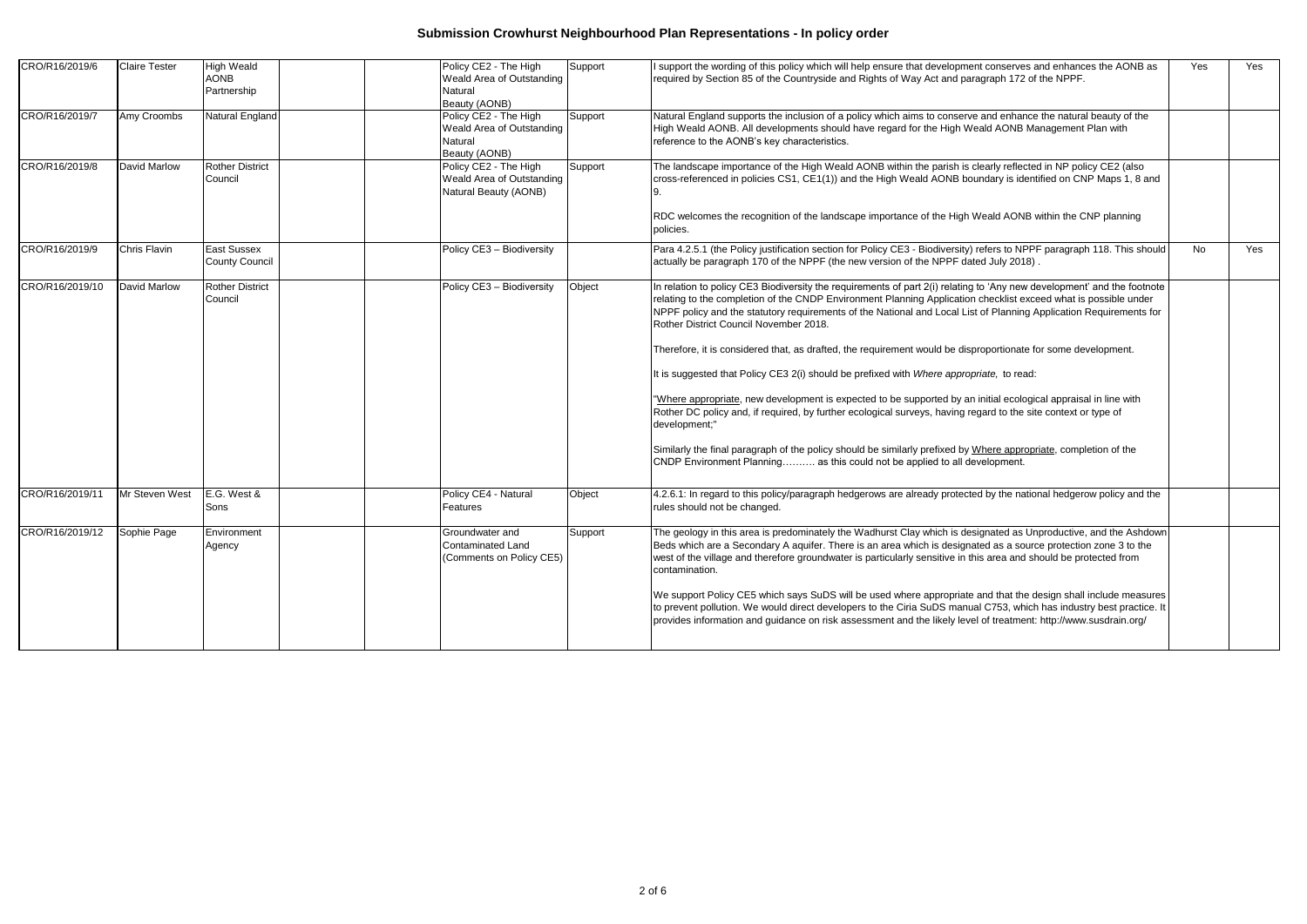| wording to be changed to read 'retained, buffered, enhanced, restored and strengthened'.<br>There is no mention of Biodiversity Opportunity Areas (BOAs). Part of the Combe Haven and Marline BOA no. 58<br>lies within the Crowhurst boundary. Two of its aims are to identify opportunities associated with development and<br>floodplain restoration and re-connection, and we would like to see these represented in policy. Climate change is<br>mentioned in Policy CE5 Blue Infrastructure but not in Biodiversity. We would welcome some consideration given to<br>predicted climate change and preventing the isolation of significant populations.<br>CE4 - Natural Features: We would like to strengthen the wording for Ancient Woodland to follow Rother's Policy<br>EN17. We would like to see rivers and streams specifically mentioned here in the introduction. During discussions<br>and providing responses to the Bexhill Link Road and subsequent development it was extremely hard to persuade<br>developers of the unique value headwaters have particularly ghyll streams and that the loss of a small stretch of<br>ephemeral stream is of no consequence.<br>CE5 – Blue Infrastructure: We are pleased to see the inclusion of a blue policy and are very supportive of the<br>paragraph in CE3, 2:vi linking SuDS and wildlife opportunities. Blue infrastructure provides a great opportunity to link<br>a variety of habitats and maintain ecological corridors. We would welcome the inclusion of floodplain restoration and<br>re-connection (as above) to be included to cover any potential sites where development may be permitted in flood<br>zones or areas contiguous to them. Point 1 may be a suitable place to include this.<br><b>Flood Risk</b><br>We are happy to find the inclusion of Natural Flood Management (NFM) and working with natural processes to<br>CRO/R16/2019/14<br>Sophie Page<br>Environment<br>(Comments on Policies<br>reduce flood risk in sections 5 through to 8. We would welcome the inclusion of these in the neighbourhood plan<br>Agency<br>CE3, CE4 & CE5)<br>policies.<br>CE5 Blue infrastructure (pages 47-48): The last paragraph reads "Encouragement will be given to development<br>which secures an improvement in flood risk terms which will reduce pressures on the catchment downstream." We<br>would encourage that this be expanded to include contributions to upstream NFM works to help reduce flood risk to<br>the village. This would be in line with paragraph 157 of the NPPF; (c) using opportunities provided by new<br>development to reduce the causes and impacts of flooding (where appropriate through the use of natural flood<br>management techniques);<br>We would recommend the same (contributions to NFM) for the policies CE3 Biodiversity and CE4 Natural features. | CRO/R16/2019/13 | Sophie Page | Environment<br>Agency | Biodiversity<br>(Comments on Policies<br>CE3, CE4 & CE5) | Support | CE3 - Biodiversity: We strongly support the inclusion of this policy which protects and aims to enhance biodiversity.<br>We feel there are a few minor points that could strengthen this in order to further protect the local biodiversity, rural<br>character of the area and links to the wider environment.<br>Paragraph 1. We recommend adding in Priority Species and Ancient Woodland to the list of those where<br>development will not be permitted if it has an adverse ecological affect. Although Ancient Woodland is covered in<br>Policy CE4, the current wording seems to say that loss of this habitat might be tolerated if there was overriding need.<br>This does not seem to fit with Rother's Policy EN17 which says that 'particular regard will be paid to the protection of<br>this habitat'.<br>Paragraph 2, Point iii. 'Existing wildlife corridors should be conserved and retained' We would recommend the |  |
|---------------------------------------------------------------------------------------------------------------------------------------------------------------------------------------------------------------------------------------------------------------------------------------------------------------------------------------------------------------------------------------------------------------------------------------------------------------------------------------------------------------------------------------------------------------------------------------------------------------------------------------------------------------------------------------------------------------------------------------------------------------------------------------------------------------------------------------------------------------------------------------------------------------------------------------------------------------------------------------------------------------------------------------------------------------------------------------------------------------------------------------------------------------------------------------------------------------------------------------------------------------------------------------------------------------------------------------------------------------------------------------------------------------------------------------------------------------------------------------------------------------------------------------------------------------------------------------------------------------------------------------------------------------------------------------------------------------------------------------------------------------------------------------------------------------------------------------------------------------------------------------------------------------------------------------------------------------------------------------------------------------------------------------------------------------------------------------------------------------------------------------------------------------------------------------------------------------------------------------------------------------------------------------------------------------------------------------------------------------------------------------------------------------------------------------------------------------------------------------------------------------------------------------------------------------------------------------------------------------------------------------------------------------------------------------------------------------------------------------------------------------------------------------------------------------------------------------------------------------------------------|-----------------|-------------|-----------------------|----------------------------------------------------------|---------|----------------------------------------------------------------------------------------------------------------------------------------------------------------------------------------------------------------------------------------------------------------------------------------------------------------------------------------------------------------------------------------------------------------------------------------------------------------------------------------------------------------------------------------------------------------------------------------------------------------------------------------------------------------------------------------------------------------------------------------------------------------------------------------------------------------------------------------------------------------------------------------------------------------------------------------|--|
|                                                                                                                                                                                                                                                                                                                                                                                                                                                                                                                                                                                                                                                                                                                                                                                                                                                                                                                                                                                                                                                                                                                                                                                                                                                                                                                                                                                                                                                                                                                                                                                                                                                                                                                                                                                                                                                                                                                                                                                                                                                                                                                                                                                                                                                                                                                                                                                                                                                                                                                                                                                                                                                                                                                                                                                                                                                                                 |                 |             |                       |                                                          |         |                                                                                                                                                                                                                                                                                                                                                                                                                                                                                                                                                                                                                                                                                                                                                                                                                                                                                                                                        |  |
|                                                                                                                                                                                                                                                                                                                                                                                                                                                                                                                                                                                                                                                                                                                                                                                                                                                                                                                                                                                                                                                                                                                                                                                                                                                                                                                                                                                                                                                                                                                                                                                                                                                                                                                                                                                                                                                                                                                                                                                                                                                                                                                                                                                                                                                                                                                                                                                                                                                                                                                                                                                                                                                                                                                                                                                                                                                                                 |                 |             |                       |                                                          |         |                                                                                                                                                                                                                                                                                                                                                                                                                                                                                                                                                                                                                                                                                                                                                                                                                                                                                                                                        |  |
|                                                                                                                                                                                                                                                                                                                                                                                                                                                                                                                                                                                                                                                                                                                                                                                                                                                                                                                                                                                                                                                                                                                                                                                                                                                                                                                                                                                                                                                                                                                                                                                                                                                                                                                                                                                                                                                                                                                                                                                                                                                                                                                                                                                                                                                                                                                                                                                                                                                                                                                                                                                                                                                                                                                                                                                                                                                                                 |                 |             |                       |                                                          |         |                                                                                                                                                                                                                                                                                                                                                                                                                                                                                                                                                                                                                                                                                                                                                                                                                                                                                                                                        |  |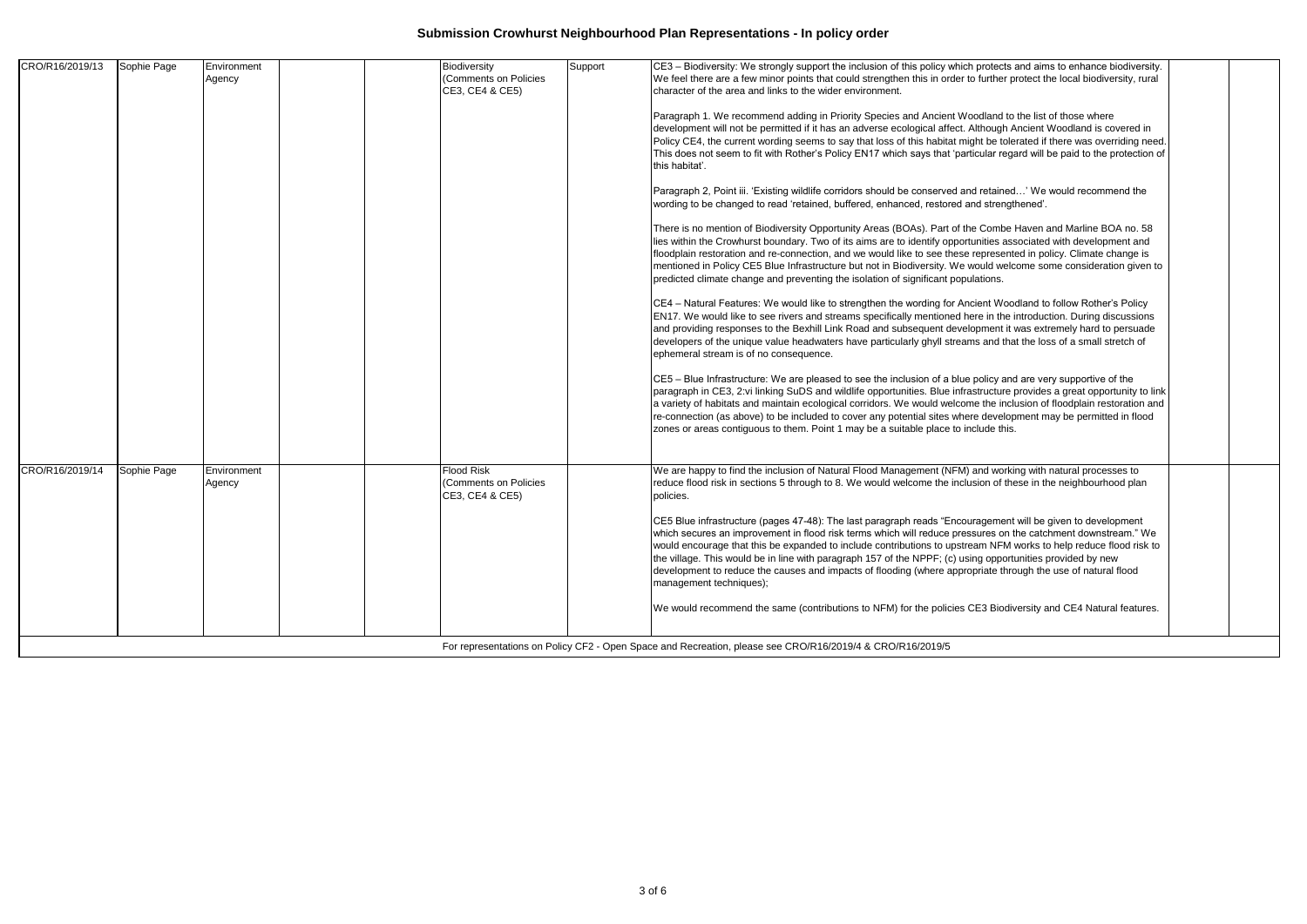| CRO/R16/2019/15 | <b>Charlotte Mayall</b> | Southern Water  | Policy CF3 - Local Green<br>Space       | Object  | Southern Water understands Crowhurst Parish Council's desire to protect the rural character of the village by<br>designating Local Green Spaces (LGS). However, we cannot support the current wording of this policy as it could<br>create a barrier to statutory utility providers, such as Southern Water, from delivering essential infrastructure<br>required to serve existing and planned development.<br>Paragraph 101 of the National Planning Policy Framework (NPPF, 2018) establishes that policies for managing<br>development within LGS should be consistent with those for Green Belts, whilst Paragraphs 143-144 establish that<br>inappropriate development in the Green Belt 'should not be approved except in very special circumstances', in which<br>the potential harm of a development proposal is clearly outweighed by other considerations.<br>Southern Water considers that should the need arise, special circumstances would exist in relation to the provision<br>of essential wastewater infrastructure, as it would be required to serve new and existing customers or meet stricter<br>environmental standards. The provision of such infrastructure is essential for sustainable development. It is likely<br>that there would be limited options with regard to location, as any new infrastructure would need to connect into<br>existing networks. The National Planning Practice Guidance recognises this scenario and states that 'it will be<br>important to recognise that water and wastewater infrastructure sometimes has locational needs (and often consists<br>of engineering works rather than new buildings) which mean otherwise protected areas may exceptionally have to be | No | Yes |
|-----------------|-------------------------|-----------------|-----------------------------------------|---------|---------------------------------------------------------------------------------------------------------------------------------------------------------------------------------------------------------------------------------------------------------------------------------------------------------------------------------------------------------------------------------------------------------------------------------------------------------------------------------------------------------------------------------------------------------------------------------------------------------------------------------------------------------------------------------------------------------------------------------------------------------------------------------------------------------------------------------------------------------------------------------------------------------------------------------------------------------------------------------------------------------------------------------------------------------------------------------------------------------------------------------------------------------------------------------------------------------------------------------------------------------------------------------------------------------------------------------------------------------------------------------------------------------------------------------------------------------------------------------------------------------------------------------------------------------------------------------------------------------------------------------------------------------------------------------------------------------------------------------|----|-----|
|                 |                         |                 |                                         |         | considered'.<br>Proposed amendment:<br>The submitted Neighbourhood Plan does not reflect the NPPF and could act as a barrier to achieving sustainable<br>development as outlined above. The following proposed policy provision would address this and enable the basic<br>conditions necessary for a Neighbourhood Plan to be met:<br>Protect areas identified as Local Green Space on CNDP 4 by only supporting development in very special<br>circumstances, such as for essential utility infrastructure where it can be demonstrated there are no suitable<br>alternative sites available, or development which meets an identified need related to the current usage of the area,<br>remain of a similar scale and bulk as existing facilities and is supported by the local community.                                                                                                                                                                                                                                                                                                                                                                                                                                                                                                                                                                                                                                                                                                                                                                                                                                                                                                                                   |    |     |
| CRO/R16/2019/16 | Amy Croombs             | Natural England | Policy CF3: Local Green<br>Space        | Support | Natural England supports the inclusion of a policy on Local Green Space.<br>It is noted that Policy CF3 aims to protect existing local green spaces. Natural England<br>advises that this policy should in addition, seek opportunities to "protect and enhance" areas<br>identified as Local Green Space, both in terms of onsite provision and connectivity to the<br>wider green infrastructure network.<br>Local green spaces should provide opportunities for both wildlife and people.                                                                                                                                                                                                                                                                                                                                                                                                                                                                                                                                                                                                                                                                                                                                                                                                                                                                                                                                                                                                                                                                                                                                                                                                                                    |    |     |
| CRO/R16/2019/17 | Amy Croombs             | Natural England | Policies CH1, 2 & 3 -<br><b>Housing</b> |         | In line with Policy CE3, Natural England advise that biodiversity net gain should be sought for all allocations. Net<br>gain can be in the form of, on site, or off site enhancements.<br>As detailed in Policy CE3 and CE5, Natural England supports the inclusion of SuDS which should provide benefits<br>for people, landscape and wildlife.<br>It should be noted that the allocated housing is within the High Weald AONB, as such these allocations should have<br>regard for the High Weald AONB Management Plan. All allocations within the AONB have potential to negatively<br>impact upon the nationally designated landscape. Natural England advises that the allocations must protect and<br>enhance the character of the AONB, in accordance with Rother's Local Plan Policies, the High Weald AONB<br>Management Plan, National Character Areas, Local Character Areas and Policy CE2 of your Neighbourhood Plan.<br>We also advise that any advice provided by the High Weald AONB Unit is given full consideration. Their knowledge<br>of the site and its wider landscape setting, together with the aims and objectives of the High Weald AONB<br>Management Plan, will be a valuable contribution to the planning decision.<br>It is noted that on fig. 4.4, there is reference to Fore Wood Nature Reserve. It should be made clear that this is also<br>Fore Wood SSSI, a nationally designated landscape, as described in policy CE2.<br>It is pleasing to see that Natural England's comments on the Crowhurst Neighbourhood Plan Reg.14, dated 16th<br>February 2018, in relation to Policy CH1/2/3 have been taken on board, in the Strategic Environmental Assessment<br>(SEA).                    |    |     |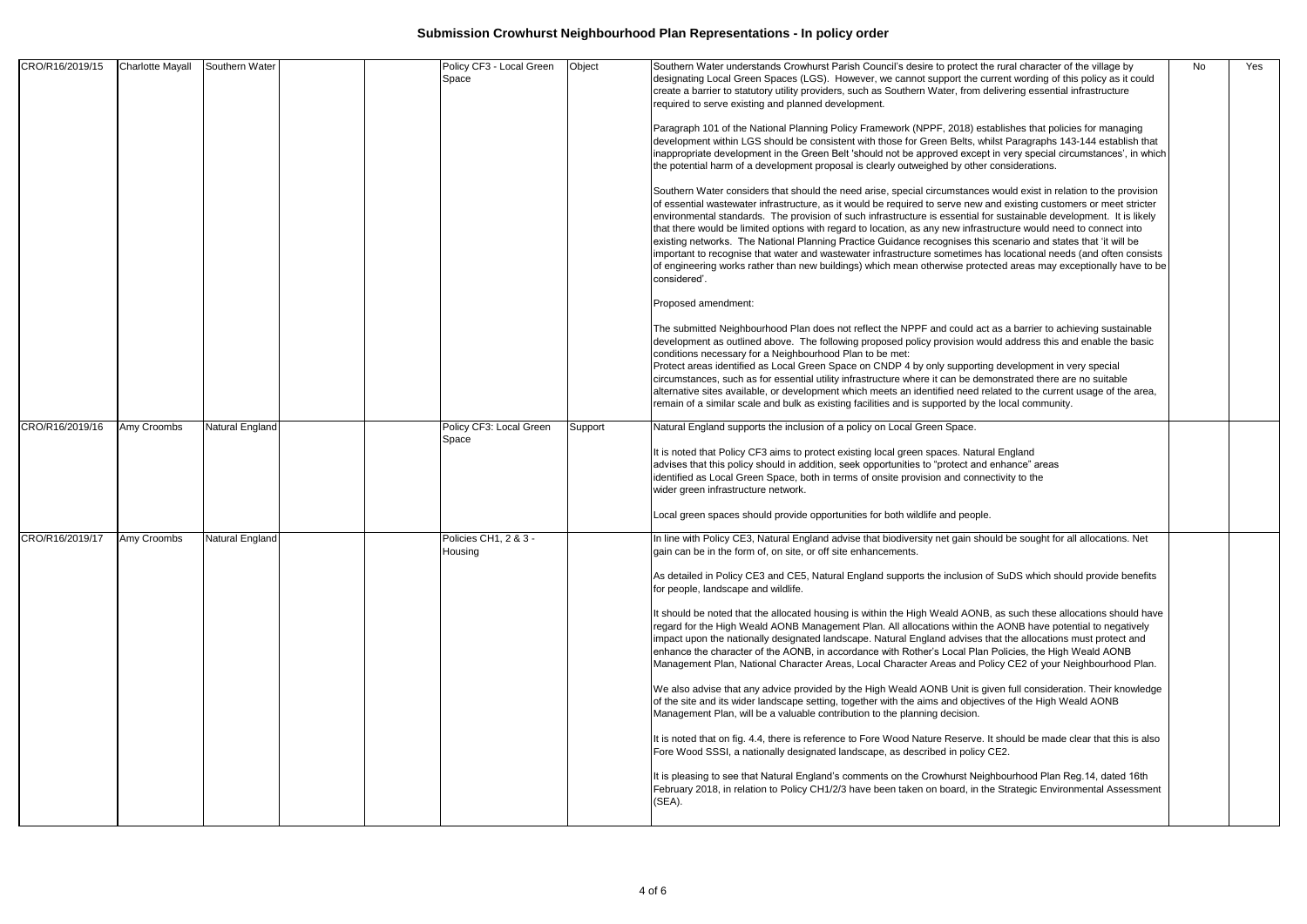| CRO/R16/2019/18 | <b>David Marlow</b>        | <b>Rother District</b><br>Council | Policies CH1, 2 & 3, -<br>Housing, together with<br>Policy CS1 - Development<br>Boundaries | Support | In terms of the housing allocations, small sites well related to the existing village and with marginal impact on the<br>landscape of High Weald AONB have been selected. The three sites will allow Crowhurst parish to meet and exceed<br>its housing requirement of 20 dwellings as set out in the RDC Core Strategy adopted on 29 September 2014. The<br>proposed allocations provide for a total of 30 residential units.<br>RDC supports the scale and location of housing allocations in policies CH1, CH2 and CH3, for the reasons set out<br>above, together with the revised development boundary (as reflected in policy CS1) in protecting the setting of the<br>village.                                                                                                                                                                                                                                                                                                                                                                                                                                                                                                                                                                                                                                                                                                                                                                                                                                                                                                                                         |     |     |
|-----------------|----------------------------|-----------------------------------|--------------------------------------------------------------------------------------------|---------|-------------------------------------------------------------------------------------------------------------------------------------------------------------------------------------------------------------------------------------------------------------------------------------------------------------------------------------------------------------------------------------------------------------------------------------------------------------------------------------------------------------------------------------------------------------------------------------------------------------------------------------------------------------------------------------------------------------------------------------------------------------------------------------------------------------------------------------------------------------------------------------------------------------------------------------------------------------------------------------------------------------------------------------------------------------------------------------------------------------------------------------------------------------------------------------------------------------------------------------------------------------------------------------------------------------------------------------------------------------------------------------------------------------------------------------------------------------------------------------------------------------------------------------------------------------------------------------------------------------------------------|-----|-----|
| CRO/R16/2019/19 | Elizabeth Cleaver Highways | England                           | Policies CH1, 2 & 3 -<br>Housing                                                           |         | Highways England has been appointed by the Secretary of State for Transport as strategic highway company under<br>the provisions of the Infrastructure Act 2015 and is the highway authority, traffic authority and street authority for the<br>strategic road network (SRN). The SRN is a critical national asset and as such Highways England works to ensure<br>that it operates and is managed in the public interest, both in respect of current activities and needs as well as in<br>providing effective stewardship of its long-term operation and integrity. We will therefore be concerned with<br>proposals that have the potential to impact the safe and efficient operation of the SRN.<br>Having reviewed the submission Crowhurst Neighbourhood Plan, we note that the Rother District Council Local Plan<br>Core Strategy and Development and Site Allocations (DASA) documents identify that between 2011-2028,<br>Crowhurst should deliver 20 dwellings. The Submission Crowhurst Neighbourhood plan identifies three sites with a<br>total provision of 30 dwellings as follows:<br>• Policy CH1 - Land at Station Road/Forewood Lane - 12 dwellings;<br>• Policy CH2 - Land south of Forewood Rise - 12 dwellings; and<br>• Policy CH3 - Land adjacent to Station Car Park - 6 dwellings.<br>Accordingly, Highways England does not offer any comments on the Submission Crowhurst Neighbourhood Plan.<br>However, if further sites are identified, Highways England requests that it is kept informed for consideration of<br>whether there would be a cumulative impact on the Strategic Road Network. |     |     |
| CRO/R16/2019/20 | Mr Robin Young             |                                   | Policy CH1 - Land at<br>Station Road and<br>Forewood Lane                                  | Object  | Agree with principles of plan to conserve and enhance natural and built environment and to minimise impact of<br>flooding but suggest that building houses at site CH1 will exacerbate flooding when there is heavy rain, despite use<br>of SUDS.<br>Also (para 4.3.6) if houses to be built at CH1 then planting of natural vegetation buffers on north and south west side<br>is vital to conserve rural aspect of village and will also help with flood mitigation.                                                                                                                                                                                                                                                                                                                                                                                                                                                                                                                                                                                                                                                                                                                                                                                                                                                                                                                                                                                                                                                                                                                                                        | Yes | Yes |
| CRO/R16/2019/21 | Dr David Kinloch           |                                   | Policy CH1 - Land at<br>Station Road and<br>Forewood Lane                                  | Object  | Proposed Site CH1, and map CH1: The development site is too close to the church and historic centre of the village<br>(see 4.3.4 regarding heritage buildings), and should be moved northwards into the previously proposed site to adjoin<br>the existing housing. The development can then be screened from the village centre with mature trees in order to<br>maintain the ambience of the village centre.                                                                                                                                                                                                                                                                                                                                                                                                                                                                                                                                                                                                                                                                                                                                                                                                                                                                                                                                                                                                                                                                                                                                                                                                                | No  | Yes |
| CRO/R16/2019/22 | Mr Simon Kinloch           |                                   | Policy CH1 - Land at<br>Station Road and<br>Forewood Lane                                  | Object  | The location of CH1 (at junction of Station Road and Forewood Lane, page 64). Given this is in some ways the<br>centre of the village, with the church, school, manor house, medieval ruins and the village hall all nearby, and is<br>arguably one of the most attractive locations along the main road through the village, I feel that, despite the best<br>efforts of any potential housing developers the rural village feel and visual attractiveness will inevitably be<br>diminished, not enhanced, with the building of housing on this location.<br>My suggestion would be instead to build those houses in the area marked as 'Retain as Open Countryside' on Fig.<br>4.2. This would mean the development wouldn't be 'floating' by itself on that side of the Station Road, as in CH1, and<br>instead be near pre-existing houses. They would still have all the benefits of the central location, with easy access to<br>the school, station etc, just with a reduced visual impact on the surroundings. Another benefit of this location would<br>be reduced noise pollution from the main road. Parking could be on-site so hopefully there wouldn't be any parking<br>issues on Station Road, and the increased traffic impact would be minimal as the entrance would be only be a short<br>distance up the road. All the other suggested features (landscape buffer provisions, tearing down the burned-out<br>building etc) could also still be implemented to soften the effect of the buildings further.                                                                                                 | Yes | Yes |
| CRO/R16/2019/23 | Nicola Diepering           |                                   | Policy CH1 - Land at<br>Station Road and<br>Forewood Lane                                  | Object  | CH1: I am concerned that the proposed housing development at site CH1 will seriously affect the beauty and rural,<br>bucolic look of the centre of the village, and will be too close to the ancient heritage sites (manor house, church,<br>farm, etc). The site should be "moved" back northwards to the previously proposed site, adjacent to the existing<br>housing, where it could be shielded from the view of the historic village centre by landscaping. There would be little<br>effect on the High Weald AONB, or existing farming activities.                                                                                                                                                                                                                                                                                                                                                                                                                                                                                                                                                                                                                                                                                                                                                                                                                                                                                                                                                                                                                                                                     | No  | Yes |